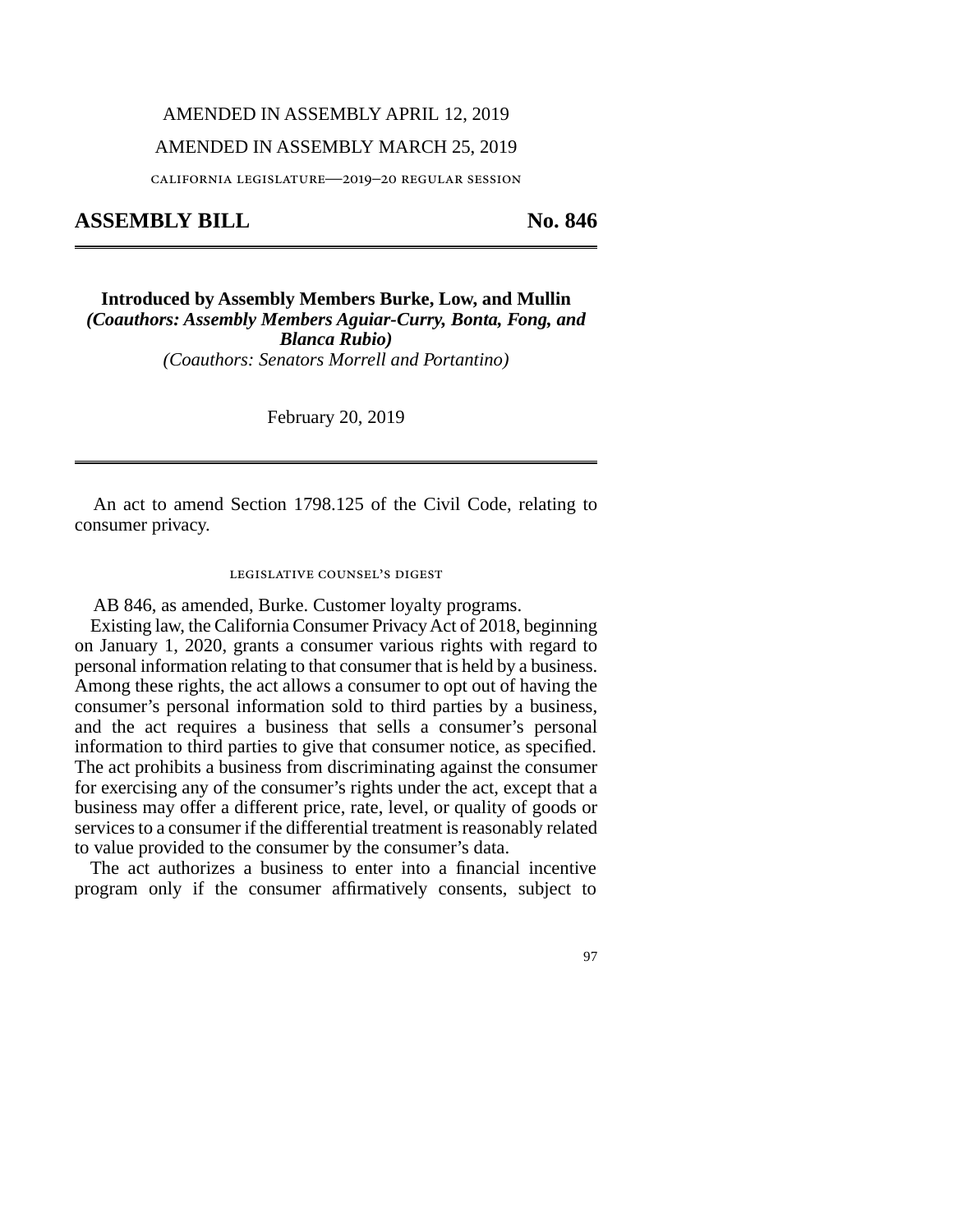revocation at any time by the consumer, to the material terms of the incentive program, and the act requires a business that offers a financial incentive to a consumer to notify the consumer of the financial incentive, as specified.

The act further prohibits a business from using a financial incentive practice that is unjust, unreasonable, coercive, or usurious in nature.

This bill would, instead, prohibit a business from discriminating against the consumer *consumer, by charging higher prices or providing a lower level of goods or services,* for exercising any of the consumer's rights under the act, except if the differential treatment is reasonably related to value provided to the business by the consumer's data. *data, is in connection with a consumer's voluntary participation in a loyalty, rewards, premium features, discount, or club card program, as defined, or is in connection with a specific good or service whose functionality is reasonably related to the collection, use, or sale of the consumer's data.*

The bill would prohibit a business from using an incentive practice that is coercive or usurious in nature and would specify that a consumer is authorized to enter into an incentive program only if the consumer gives prior consent, which the consumer may revoke at any time.

The bill would also strike an inconsistent<del> cross-reference.</del> *cross-reference as well as the consent and notification provisions related to a financial incentive program, as described above. The bill would also eliminate the prohibition against a business using a financial incentive practice that is unjust, unreasonable, coercive, or usurious in nature.*

Vote: majority. Appropriation: no. Fiscal committee: yes. State-mandated local program: no.

*The people of the State of California do enact as follows:* 

 line 1 *SECTION 1. Section 1798.125 of the Civil Code is amended*  2 *to read:* 

 line 3 1798.125. (a) (1) A business shall not discriminate against a 4 consumer because the consumer exercised any of the consumer's

5 rights under this title, including, but not limited to, by:

line 6 (A) Denying goods or services to the consumer.

line 7 (B) Charging different *higher* prices or rates for goods or

8 services, including through the use of discounts or other benefits

9 or imposing penalties.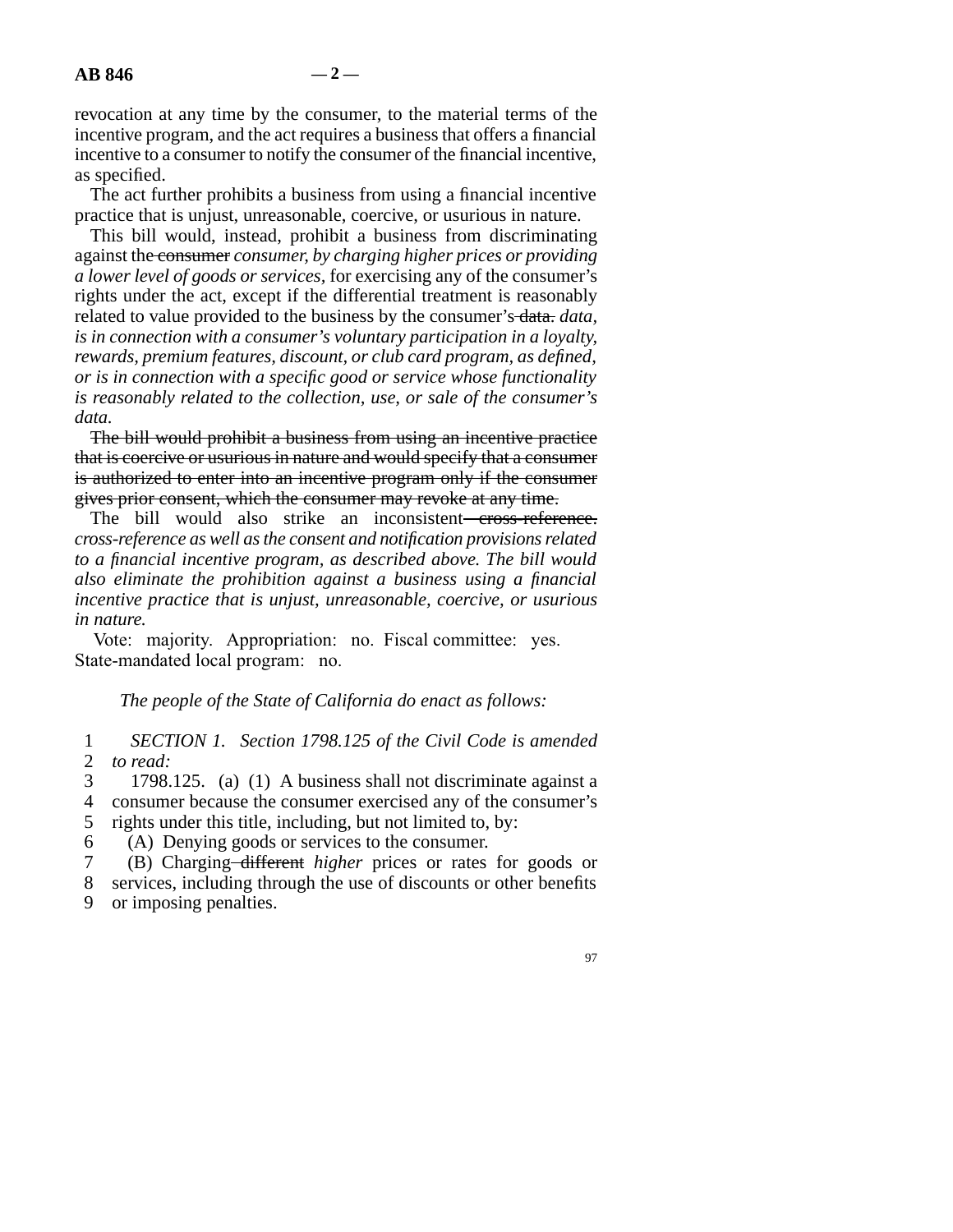line 1 (C) Providing a different *lower* level or quality of goods or 2 services to the consumer.

 line 3 (D) Suggesting that the consumer will receive a different price 4 or rate for goods or services or a different level or quality of goods 5 or services.

 line 6 (2) Nothing in this subdivision prohibits a business from 7 charging a consumer *offering* a different price or rate, or from 8 providing a different level price, rate, level, or quality of goods line 9 or services to the *a* consumer, *including offering its goods or*  10 *services for no fee,* if that difference is reasonably related to the line 11 value provided to the consumer by the consumer's data. *any of the*  12 *following are true:* 

13 (b)  $(1)$  A business may offer financial incentives, including 14 payments to consumers as compensation, for the collection of 15 personal information, the sale of personal information, or the 16 deletion of personal information. A business may also offer a

17 different price, rate, level, or quality of goods or services to the

18 consumer if that price or difference is directly related to the value

19 provided to the consumer by the consumer's data.

20  $(2)$  A business that offers any financial incentives pursuant to

21 subdivision  $(a)$ , shall notify consumers of the financial incentives 22 pursuant to Section 1798.135.<br>23 (3) A business may enter a

 $\left(3\right)$  A business may enter a consumer into a financial incentive

24 program only if the consumer gives the business prior opt-in<br>25 consent pursuant to Section 1798.135 which clearly describes the

eonsent pursuant to Section 1798.135 which clearly describes the

26 material terms of the financial incentive program, and which may

27 be revoked by the consumer at any time.

28 (4) A business shall not use financial incentive practices that 29 are unjust, unreasonable, coercive, or usurious in nature.

line 30 *(A) The offering is in connection with a consumer's voluntary* 

31 *participation in a loyalty, rewards, premium features, discount,* 32 *or club card program.* 

 line 33 *(B) That difference is reasonably related to the value provided*  34 *by the consumer's data.* 

 line 35 *(C) The offering is for a specific good or service whose*  line 36 *functionality is reasonably related to the collection, use, or sale*  37 *of the consumer's data.* 

line 38 *(b) As used in this section, "loyalty, rewards, premium features,* 

line 39 *discount, or club card program" includes an offering to one or* 

line 40 *more consumers of lower prices or rates for goods or services or*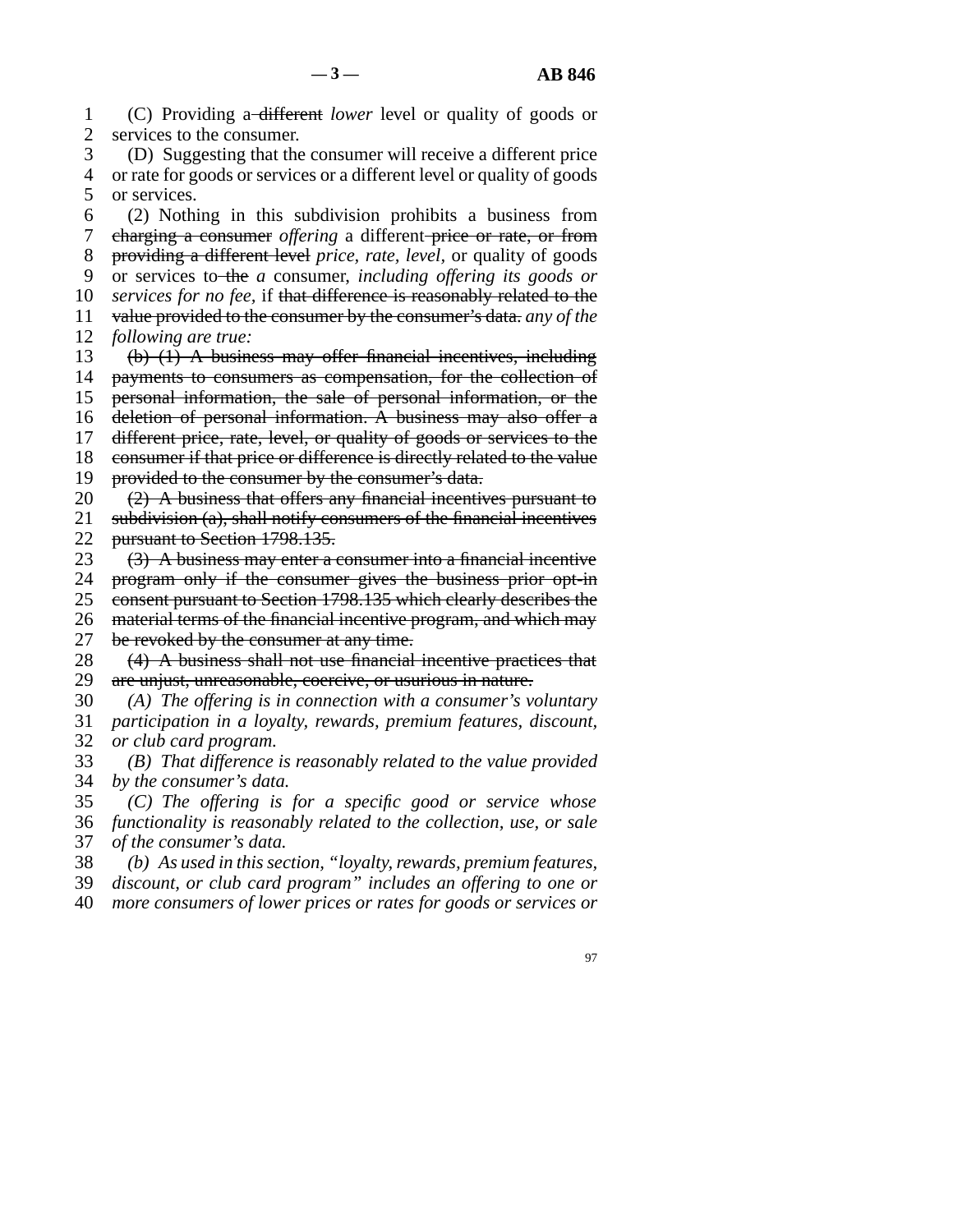- line 1 *a higher level or quality of goods or services, including through*
- 2 *the use of discounts or other benefits, or a program through which*
- 3 *consumers earn points, rewards, credits, incentives, gift cards, or*
- line 4 *certificates, coupons, or access to sales or discounts on a priority*
- 5 *or exclusive basis.*
- 6 SECTION 1. Section 1798.125 of the Civil Code is amended 7 to read:
- line 8 1798.125. (a) (1) A business shall not discriminate against a
- 9 consumer because the consumer exercised any of the consumer's
- 10 rights under this title, including, but not limited to, by:
- 11 (A) Denying goods or services to the consumer.
- 12 (B) Charging different prices or rates for goods or services, 13 including through the use of discounts or other benefits or imposing
- 14 penalties.
- 15  $(C)$  Providing a different level or quality of goods or services 16 to the consumer.
- 17 (D) Suggesting that the consumer will receive a different price
- 18 or rate for goods or services or a different level or quality of goods 19 or services.
- 20  $(2)$  Nothing in this subdivision prohibits a business from either 21 of the following:
- 22  $(A)$  Offering a different price, rate, level, or quality of goods or 23 services to the consumer, including offering goods or services for
- 24 no fee, if that difference is reasonably related to the value provided  $25$  to the business by the consumer's data.
- to the business by the consumer's data.
- 26  $(B)$  Offering a specific good or service the functionality of which 27 is reasonably related to the collection, use, or sale of the 28 consumer's data.
- 29 (b)  $(1)$  Notwithstanding subdivision  $(a)$ , a business may offer
- 30 incentives, including, but not limited to, gift cards or certificates,
- 31 discounts, payments to consumers, or other benefits associated
- 32 with a loyalty or rewards program, as compensation for the 33 eollection, the sale, or the retention of personal information.
- 
- $\frac{1}{2}$   $\rightarrow$  A consumer may enter into an incentive program only if the
- 35 consumer gives the business prior opt-in consent. The business 36 shall provide notice that clearly describes the material terms of the
- 37 incentive program. The consumer may revoke the consumer's
- 38 consent at any time.
- $\frac{39}{39}$  (3) A business may enter a consumer into an incentive program
- 40 only if the consumer gives the business prior opt-in consent that
	- 97